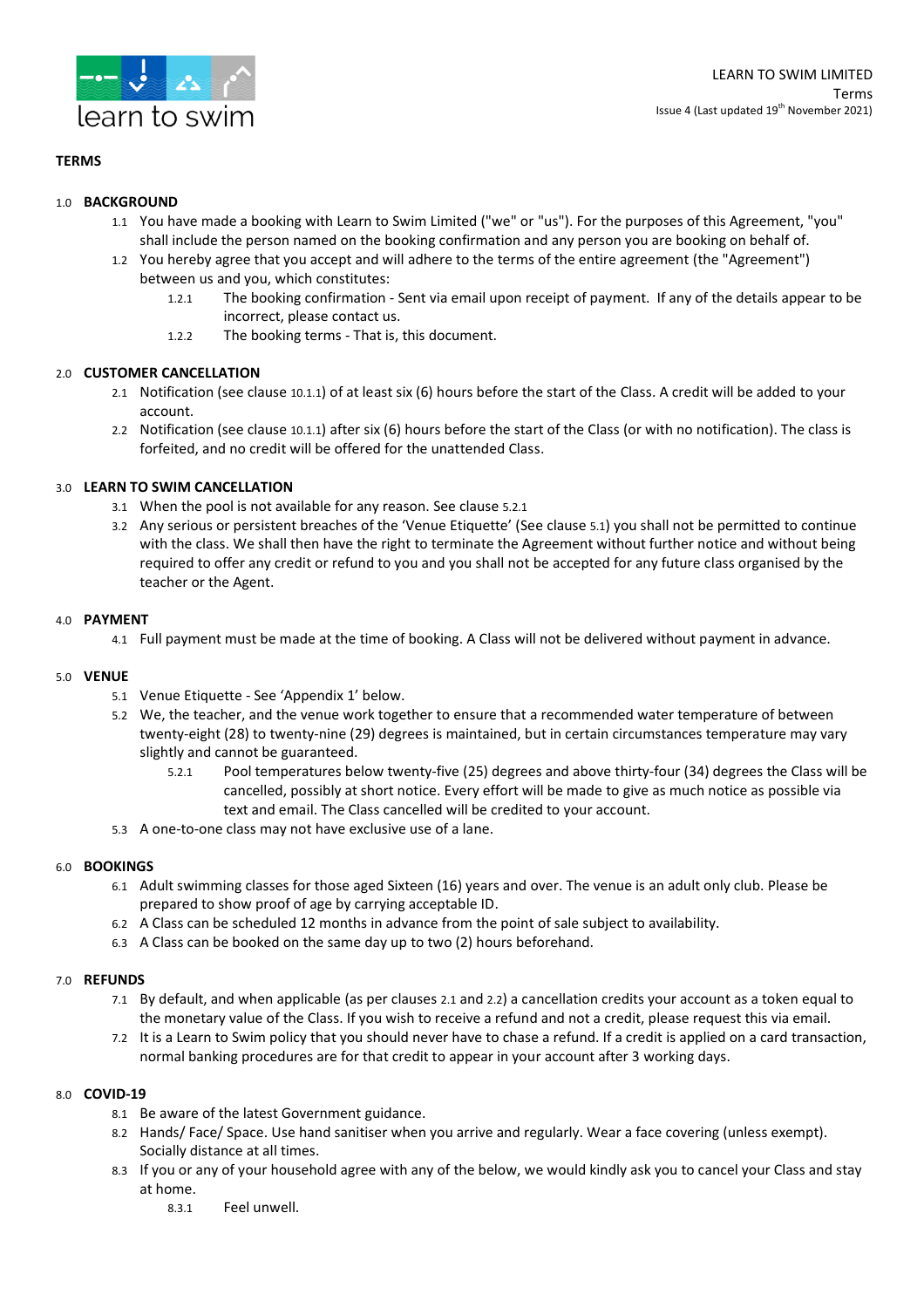

- 8.3.2 Show or have shown any symptoms of or similar to COVID-19 (or have been in close contact with someone who has) within the last 14 days.
- 8.3.3 Have been diagnosed with COVID-19 (or been in close contact with someone who has) within the last 14 days.
- 8.3.4 Have been asked to self-isolate under the NHS Test and Trace scheme.
- 8.3.5 Have returned from a country outside of the UK government exemption list in the last 14 days.
- 8.4 (Non-members) Familiarise yourself with the layout of the venue prior to your Class by watching the 'Coronavirus Compliance' video under media tab of website.
- 8.5 (Non-members) Arrive at the venue no more than 10 mins before your lesson.
- 8.6 (Non-members) Come 'beach ready' (costume under clothes) if possible.
- 8.7 (Non-members) Shower at home before and after lesson if possible.

### 9.0 **LIMITATION OF LIABILITY**

- 9.1 If you incur any Loss in connection with or arising from the performance of any of our obligations under the Agreement and our liability to you as a result thereof is established, our total aggregate liability to you under the Agreement or otherwise shall in no circumstances exceed the sum of the amount paid by you to us in respect of the tuition fees you paid us for the Classes during the preceding twelve (12) months immediately prior to the act or omission giving rise to the Loss provided that this clause will not apply to any Loss arising from death or personal injury resulting from our negligence.
- 9.2 Notwithstanding anything to the contrary in the Agreement we will not, except in respect of death or personal injury caused by our negligence, be liable to you by reason of any representation or implied warranty, condition or other term for any Loss (whether occasioned by our negligence or that of our employees or agents or otherwise) arising out of or in connection with any act or omission on our part relating to the supply of any Classes, products or equipment by us or the Instructor.
- 9.3 We will not, except in respect of death or personal injury caused by our negligence, be liable to you for any Loss incurred by you as a result of the Instructor's acts or omissions relating to the supply of any Classes, products, services or equipment or otherwise and whether or not done on our instruction or otherwise.

### 10.0 **MISCELLANEOUS**

- 10.1 Definitions.
	- 10.1.1 "Notification" via the booking software only (app or online). All other forms of communication are not accepted as notification for cancellation (e.g., email, calling the teacher or venue, visiting the venue to speak to the teacher in person, voice mail, text message, WhatsApp, etc.).
		- 10.1.1.1 App download links:
			- 10.1.1.1.1 [iOS](https://apps.apple.com/us/app/learn-to-swim-limited/id1567230772) 10.1.1.1.2 [Android](https://play.google.com/store/apps/details?id=com.fitnessmobileapps.learntoswimlimited)
		- 10.1.1.2 [Online link](https://clients.mindbodyonline.com/ASP/su1.asp?studioid=5720258&tg=&vt=&lvl=&stype=&view=&trn=0&page=&catid=&prodid=&date=11%2f19%2f2021&classid=0&prodGroupId=&sSU=&optForwardingLink=&qParam=&justloggedin=&nLgIn=&pMode=0&loc=1)
	- 10.1.2 "Credit" means a token applied to an account of the same monetary value in respect of a Class cancelled. Can be used against a future booking. Valid for a period of six (6) months from the date of cancellation, thereafter the credit will be forfeited and cannot be refunded. The onus is on you to ensure that the Class is used.
	- 10.1.3 "Working Day" means any day (other than a Saturday or Sunday) on which the banks are ordinarily open for business in England.
	- 10.1.4 "Loss" means all direct or indirect losses (including without limitation any loss of profit, consequential loss, loss of business, and like loss), damages, expenses, liabilities, claims, demands, proceedings, judgments, settlements, penalties, fines, costs (including legal costs, other professional costs and the costs of enforcements) and the expenses of investigating and defending any claims (including legal fees and disbursements, consultants' fees and disbursements and other professional fees and disbursements) whatsoever.
	- 10.1.5 "Non-member" applies to customers who do not hold an active Fitness First Cottons Tier One (1) membership.

Appendix 1 – Venue Etiquette. See clause 5.1

### 1.0 **BICYCLES AND SCOOTERS**

1.1 Bicycles and scooters are not permitted anywhere in the venue.